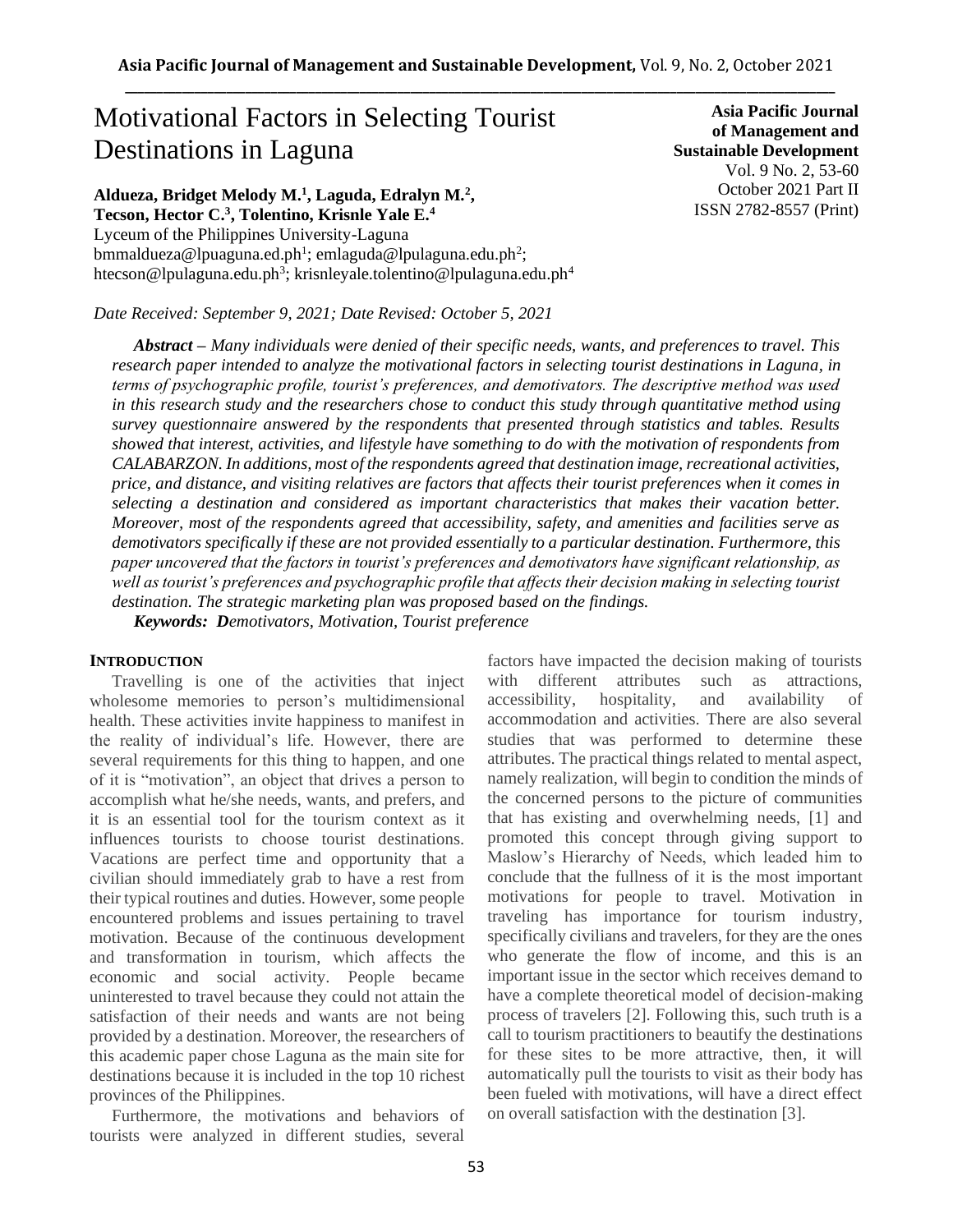The researchers came up with a study that analyzes the decision making of Filipino tourists in selecting tourist destinations. Likewise, it is because individuals were denied of their specific needs, wants, and preferences to travel. There are some attributes and factors that were denied being given an attention and the researchers would like to understand all these factors. Furthermore, the researchers would like to gap the bridge between the tourists and the destination itself. Subsequently, the paper will enable the researchers, concerned subjects, and future readers to get what is the current trend in picking tourist destinations. This will benefit the researchers itself, students, individuals who are in right age and people who are able to travel. Further, the strategic marketing plan made by the researchers will provide a concept on how tourist destinations are going to enhance and provide the needs and wants of tourists during their stay in a chosen destination to terminate the demotivators that pushes tourist to travel. The paper will be a help for everyone in terms of travel knowledge.

## **OBJECTIVES OF THE STUDY**

This study intended to analyze the motivational factors in selecting tourist destinations in province of Laguna, more specifically to: First, to assess the psychographic profile of the respondents in terms of interest, activities, and lifestyle. Second is to identify the factors that contribute to the tourist's preferences in terms of destination image, recreational activities, price, and distance, and visiting relatives. Third is to determine how the following demotivators affect tourist destination selection in terms of accessibility, safety, and amenities and facilities. Fourth is to identify the significant relationship between the factors that contributes to tourist's preferences and demotivators in tourist destination selection. Fifth is to determine the significant relationship in the factors that contribute to the tourist's preference when categorized corresponding to psychographic profile. And lastly, to propose a strategic marketing plan that may help the tourist destinations analyze the motivational factors affecting the travelers.

# **MATERIALS AND METHODS**

The quantitative descriptive research method was utilized in this study and the interpretation of the findings were explained briefly as well as assessed the corporate destinations that accredited by the Department of Tourism in the Province of Laguna. To make the study effective, the respondents of the study

were the residents of Region IV-A CALABARZON. The total sample size is 155 divided by 5 which results for 31 respondents in each province. The researchers determined the sample size using the G\*Power version 3.1.92. The main instrument that was used is a combination of two parties, the adopted and researchers-made questionnaire. The value of Cronbach's Alpha is .873, which signifies that there is a good internal consistency of the items. The researchers ensured that all the information of the respondents of this study were privately secured and protected. All the data that were gathered throughout the conducted survey were only used in this study and will remain confidential and guaranteed that the procedure was fair and are not bias to all the involved respondents. In line with this, the researchers provided letters for all the respondents for them to know the purpose of their participation. The questionnaire was distributed via online using the quota sampling technique through Microsoft Forms wherein the link was given to respondents. A quota sampling technique is known as non-probability sampling method where the survey population are divided into subgroups. The statistical tools used in the study were Weighted Mean, and Spearman's Rank Correlation for significant relationship.

# **RESULTS AND DISCUSSION**

| $\sim$ which are $\sim$ weapons to the set of the projection of $\sim$<br>profile of respondents |               |      |
|--------------------------------------------------------------------------------------------------|---------------|------|
| <b>Psychographic Profile CM</b>                                                                  | VI            | Rank |
| Interest                                                                                         | 2.40 Moderate | 3    |
| <b>Activities</b>                                                                                | High          |      |

**Table 1. Summary table of the psychographic** 

| <b>Psychographic Profile CM</b> |      | VI       | Rank |
|---------------------------------|------|----------|------|
| Interest                        | 2.40 | Moderate |      |
| <b>Activities</b>               | 2.71 | High     |      |

*Legend: 2.50 – 3.00 = High; 1.50 – 2.49 = Moderate; 1.00 -1.49 = Low*

Lifestyle 2.73 High 1

**Grand Composite Mean 2.61 High**

It can be analyzed on table 1 that among the three factors, the highest is the lifestyle (3.73). This means that how the respondents live affect their motivational factors in selecting tourist destination. The respondents are both working and non-working – therefore, their lifestyle may be differed to each other. For working, their lifestyle could be working in different sectors, while the non-working includes the students who are now in an online learning system. This is important to assess to know how the lifestyle of a tourist affects their travel choices that can be used on providing the needs and wants of an individual. As stated by Lee, et al. [4],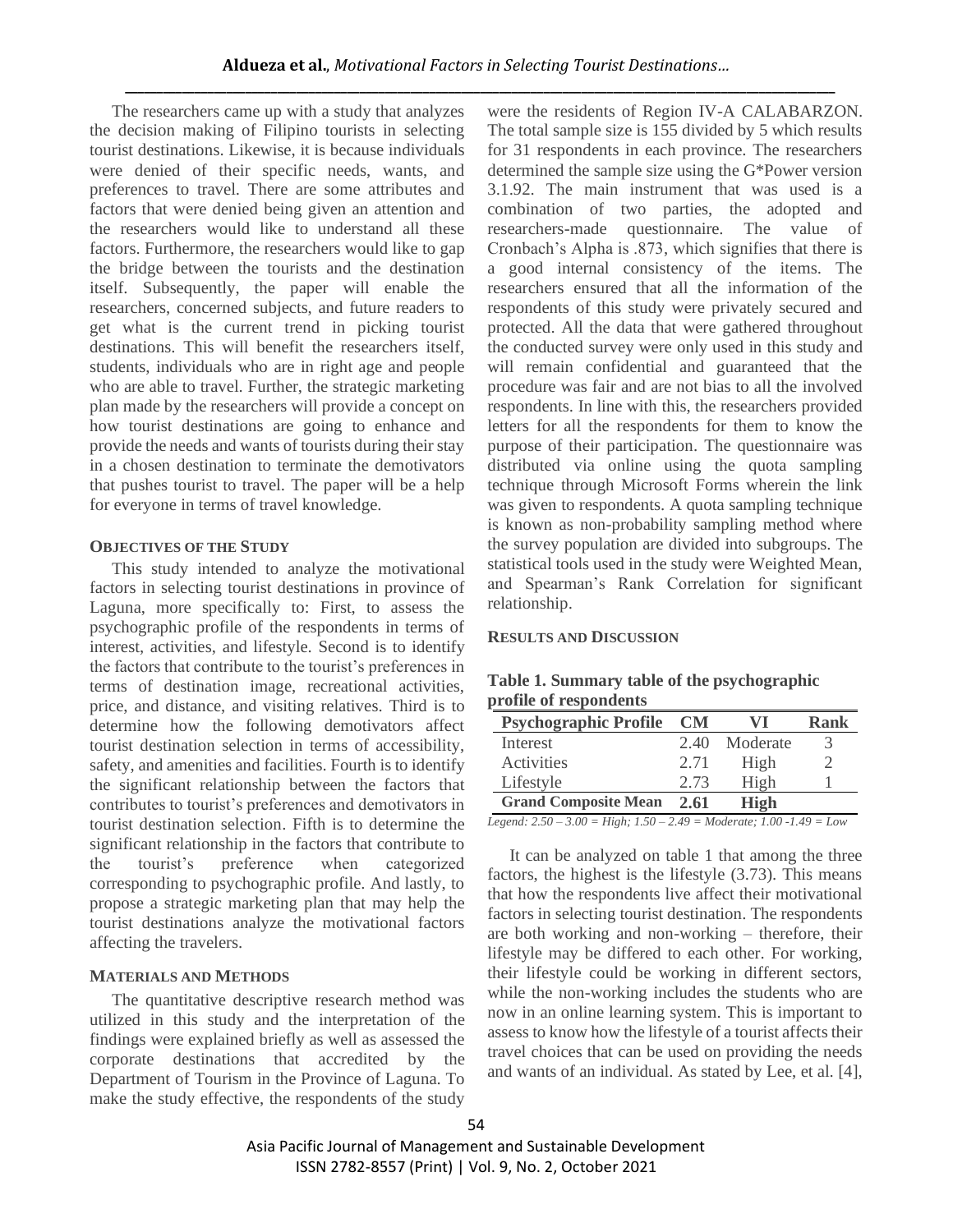there is a relationship between the travel lifestyle and the choices in destination activity.

Meanwhile, the factor such as activities (2.71) got a high verbal interpretation from the respondents. This means that activities could also contribute for the motivation factors of the tourist when they choose a destination. The activities of the respondents may be classified in their hobbies and daily routines – which can be used as the criteria in a place. These respondents may want their hobbies to be related to the experiences that they may get in their chosen destination.

Furthermore, the lowest among the three factors is the interest (2.40) with the verbal interpretation of moderate. Since the respondents came from different provinces – their interest may be varied with each other. They set a criterion where they can apply in selecting destination – some may want a place that has an entertainment park, some wants shopping mall, and many more. Interest can also depend on an individual's hobbies and identifying this could help the area to provide the needs and wants of the people. Additionally, the respondents also have a different age, some are in Gen Z, and some are in Millennials, therefore, they have their own perception when it comes in interest.

**Table 2. Summary table on the factors of tourist preferences that affects the motivational factors in selecting of destination**

| <b>Tourist Preferences</b>                                                                                                                                                                                                                                                                                                                                                                           | $\blacksquare$       | V I                    | Rank              |
|------------------------------------------------------------------------------------------------------------------------------------------------------------------------------------------------------------------------------------------------------------------------------------------------------------------------------------------------------------------------------------------------------|----------------------|------------------------|-------------------|
| <b>Destination Image</b>                                                                                                                                                                                                                                                                                                                                                                             | 3.56                 | <b>SA</b>              |                   |
| <b>Recreational Activities</b>                                                                                                                                                                                                                                                                                                                                                                       | 3.66                 | <b>SA</b>              |                   |
| Price and Distance                                                                                                                                                                                                                                                                                                                                                                                   | 3.39                 | А                      | 3                 |
| <b>Visiting Relatives</b>                                                                                                                                                                                                                                                                                                                                                                            | 3.34                 |                        |                   |
| <b>Grand Composite Mean</b>                                                                                                                                                                                                                                                                                                                                                                          | 3.49                 |                        |                   |
| $\overline{1}$ $\overline{2}$ $\overline{6}$ $\overline{1}$ $\overline{1}$ $\overline{1}$ $\overline{1}$ $\overline{1}$ $\overline{1}$ $\overline{1}$ $\overline{1}$ $\overline{1}$ $\overline{1}$ $\overline{1}$ $\overline{1}$ $\overline{1}$ $\overline{1}$ $\overline{1}$ $\overline{1}$ $\overline{1}$ $\overline{1}$ $\overline{1}$ $\overline{1}$ $\overline{1}$ $\overline{$<br>$\mathbf{r}$ | $\sim$ $\sim$ $\sim$ | 2.40<br>$\overline{a}$ | $(4)$ $7$ $7$ $0$ |

*Legend: 3.50 – 4.00 = Strongly Agree (SA); 2.50 – 3.49 = Agree (A); 1.50 – 2.49 = Disagree (D); 1.00 – 1.49 = Strongly Disagree (SD)*

Table 2. shows that most of the respondents agreed that recreational activities are the most factor that pushes them on selecting a tourist destination (3.66). This means that respondents give importance to the activities that they may experience when they decided to go to a certain area. There are people who travel because they would like to experience different activities especially if they are an extrovert person. Tourists who consider both activities may find a destination where they can experience these at the same time. However, these may vary on the person – based on their preferences, age, and gender. Thus, this can be supported by the study of Özdemir [5], the gender is considered as variable to recreational activities. Based on the result, it showed that female students give more importance than to male students. Hence, gender has a low influence on recreational activities on choosing destination.

Meanwhile, the factors such as destination image (3.56) and price and distance (3.39) were similarly agreed by the respondents. This indicates that the image of a place performs an importance to the factors that motivates the tourists. This is because, they would like to stay in a place where they can feel relaxed and comfortable. This includes the physical appearance of destination – since people are now into posting of pictures in different online platforms. On the other hand, price and distance also performs as motivational factor because there are travelers who are still students and just depending on their budget to their parents. However, elders also became sensitive to distance because they are no longer capable for the long-haul travel.

Moreover, most of the respondents agreed that visiting relatives also performs that motivates the tourists to choose a place (3.34). This means, the respondents would like to experience the area while visiting their relatives  $-$  it is like hitting two birds with one stone. There are people who combining these two activities because it is less hassle for the traveler – they can stay on their relative's house which makes them to save and just spend it to other things.

|                                      | Table 3. Summary table on the demotivators that |
|--------------------------------------|-------------------------------------------------|
| affect tourist destination selection |                                                 |

| <b>Demotivators</b>             | $\blacksquare$ | VI | Rank |
|---------------------------------|----------------|----|------|
| Accessibility                   | 3.28           |    |      |
| Safety                          | 335            |    |      |
| <b>Amenities and Facilities</b> | 3.36           |    |      |
| <b>Grand Composite Mean</b>     | 3.33           |    |      |

*Legend: 3.50 – 4.00 = Strongly Agree (SA); 2.50 – 3.49 = Agree (A); 1.50 – 2.49 = Disagree (D); 1.00 – 1.49 = Strongly Disagree (SD)*

It can be observed in Table 3 that most of the respondents agreed that amenities and facilities is the most factor that demotivates them on selecting a tourist destination (3.36). This means that the lack of amenities and facilities and its order makes people not go to the place. Today, people want to go to a place wherein all the amenities are already there because they do not want a hassle. People travel because they want to relax that is why they want to go to an area where they can try all thing at one at a time. Thus, this can be supported by the study of Dahiya and Katra [6], that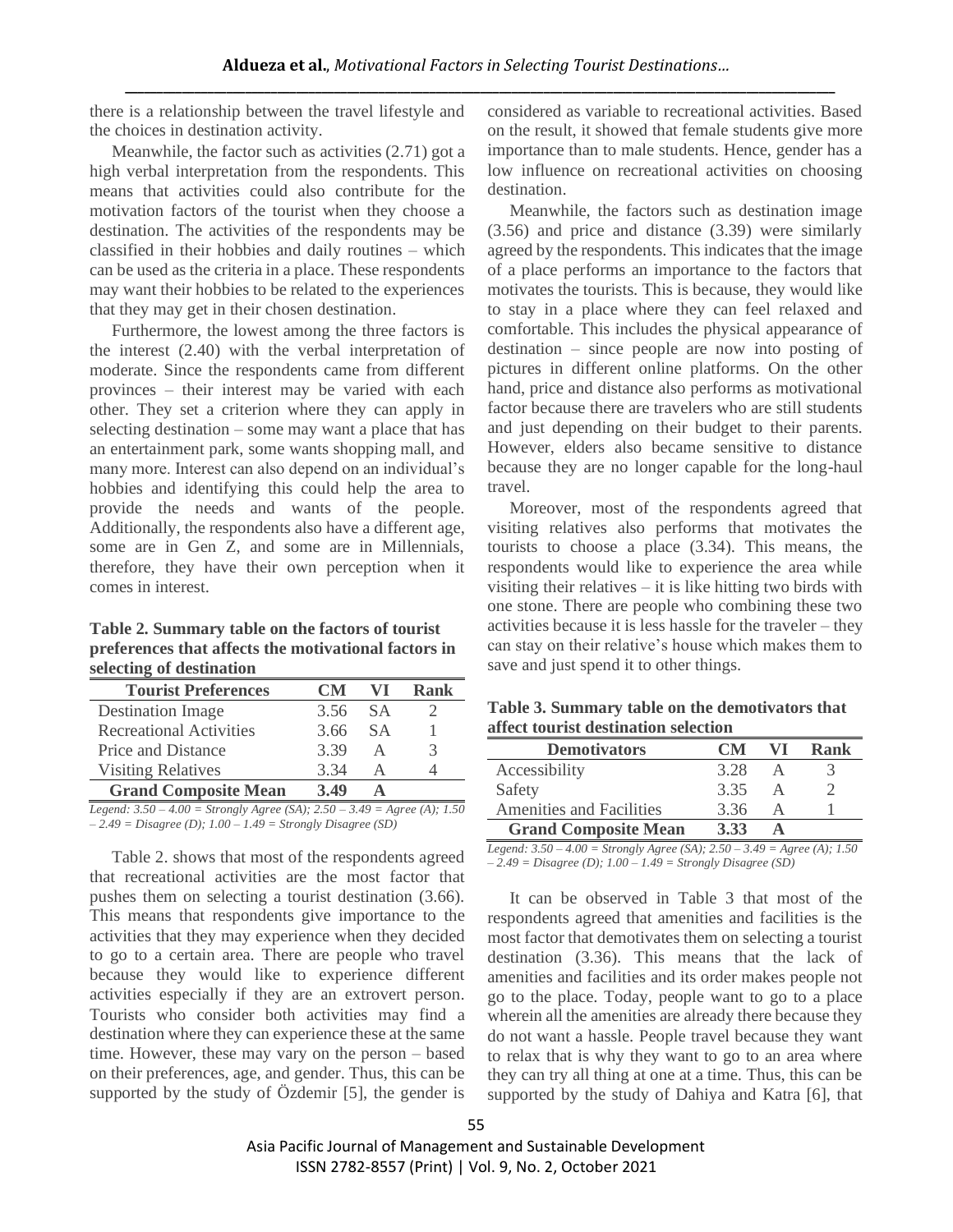comfort and the availability and affordability the tourist facilities contribute to the decision making of the tourist where in its absence make the tourist pull out on going to the place.

Meanwhile, the factor which is the safety is also agreed by most of the respondent (3.35). This means that lack of safety in a certain area pulls out the tourist to come up with a decision to visit the place. However, this only means that tourists give more important to safety since they considered it as demotivators knowing that negative statements were provided. Furthermore, most of the respondents agreed to the accessibility as the factor in demotivators (3.28). This means that there are respondents who consider accessibility which demotivates them on selecting a certain destination. However, respondents give some importance to how far the accessibility is present. Lack of accessibility in a place puts the tourist in uncomfortable situation and instead of relaxing and enjoying their travel, this makes them want to just go home.

**Table 4. Correlation of accessibility to the tourist's preferences in selecting tourist destination in Laguna province**

| <b>Accessibility vs</b>        | <b>Rho-value</b> | p-value     |   |
|--------------------------------|------------------|-------------|---|
| <b>Destination Image</b>       | .448             | (000)       | S |
| <b>Recreational Activities</b> | .358             | (000)       | S |
| Price and Distance             | .453             | .000        | S |
| <b>Visiting Relatives</b>      | 524              | $($ )( )( ) |   |

*Legend: If the p-value is <.05, significant (S)*

Table 4 presents the correlation of factors that contribute to tourist's preferences in terms of accessibility to the demotivators in tourist destination selection. It can be viewed from the table that factors that contributes to tourist's preferences in terms of accessibility to destination image  $(r=.448, p=<.01)$ , recreational activities  $(r=.358, p=<.01)$ , price and distance  $(r=.453, p=<.01)$ , and visiting relatives  $(r=.524, p=<.01)$ . This means that accessibility has a significant relationship with the demotivators in terms of destination image, recreational activities, price, and distance, and visiting relatives since the obtained pvalue were less than 0.5 alpha level. Furthermore, this means that accessibility and destination image, recreational, activities, price and distance, and visiting relatives in selecting tourist destination in the province of Laguna are associated with each other. Therefore, the tourists are considering all of these because they would like to have access with these factors, and this will help them to make their vacation easier. An

accessibility to these factors will contribute to the motivational factors of the tourists because this will help them to be in comfort; moreover, this will bring satisfaction to them. People travel because they would like to relax and escape on their daily lives, an accessibility to different factors would encourage these people to select the destination which offers all of these at one time.

| province of Laguna             |                  |             |   |
|--------------------------------|------------------|-------------|---|
| <b>Safety vs</b>               | <b>Rho-value</b> | p-value     |   |
| <b>Destination Image</b>       | .454             | .000        | S |
| <b>Recreational Activities</b> | .456             | .000        | S |
| Price and Distance             | .368             | .000        | S |
| <b>Visiting Relatives</b>      | 422              | ( ) ( ) ( ) | S |

**Table 5. Correlation of safety to the tourist's preferences in selecting tourist destination in the** 

*Legend: If the p-value is <.05, significant (S).* 

Table 5 presents the correlation of factors that contributes to tourist's preferences in terms of safety to the demotivators in tourist destination selection. It can be viewed from the table that factors that contributes to tourist's preferences in terms of safety to destination image ( $r = .454$ ,  $p = < .01$ ), recreational activities ( $r = .456$ ,  $p=<.01$ ), price and distance ( $r=.368$ ,  $p=<.01$ ), and visiting relatives  $(r=.422, p=<.01)$ . This means that safety has a significant relationship in terms of destination image, recreational activities, price, and distance, and visiting relatives since the obtained pvalue were less than 0.5 alpha level.

Moreover, this means that safety and destination image, recreational, activities, price, and distance, and visiting relatives in selecting tourist destination in the province of Laguna are associated with each other. Therefore, the tourists are considering all these factors because the safety in each tourist's preferences brings them security to select the destination. They will feel at ease because they know if these factors are associated with safety, they will be free from fear, and they can enjoy their vacation without thinking. Further, if there is a safety with these four factors, tourists will become considerable despite of having a factor that push them to select a certain destination.

The table 6 represent the relationship between the factors that contributes to tourist's preferences and demotivators in tourist destination selection. It shows that the Amenities and Facilities in Destination Image  $(r=.473, p=<.01)$ , Recreational Activities  $(r=.391,$  $p = 0.01$ , Price and Distance ( $r = 0.412$ ,  $p = 0.01$ ), and Visiting Relatives ( $r = .379$ ,  $p = < .01$ ). This means that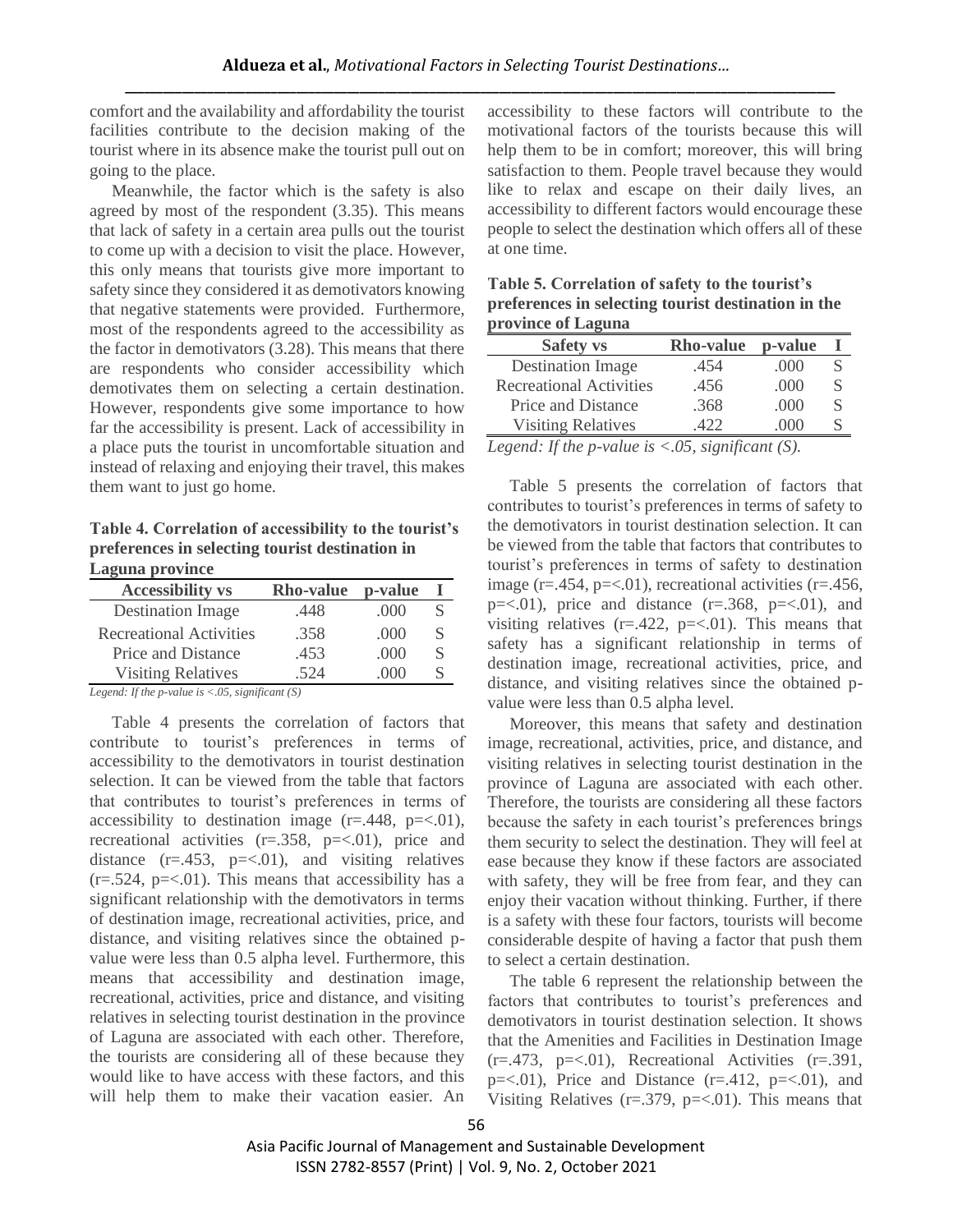amenities and facilities have a significant relationship in terms of destination image, recreational activities, price, and distance, and visiting relatives as the obtained p-value were less than 0.5 alpha level.

**Table 6. Correlation of amenities and facilities to the tourist's preferences in selecting tourist destination in the province of Laguna**

| <b>Amenities and Facilities</b> | Rho-  | $\mathbf{p}$ - |   |
|---------------------------------|-------|----------------|---|
| vs                              | value | value          |   |
| <b>Destination Image</b>        | .473  | .000           | S |
| <b>Recreational Activities</b>  | .391  | .000           | S |
| Price and Distance              | .412  | .000           | S |
| <b>Visiting Relatives</b>       | 379   | ( ) ( ) ( )    |   |

*Legend: If the p-value is <.05, significant (S).*

Furthermore, this implies that amenities and facilities, destination image, recreational, activities, price, and distance, and visiting relatives in selecting tourist destination in the province of Laguna are correlated with each other. Therefore, the tourists are considering all of these because they would like to consider the amenities and facilities within the factors of demotivators that affects their decision making as a tourist. People who travel gives enough importance to the amenities and facilities of the destination they would like to visit; therefore, this performs a vital role to the factors of demotivators to be part of their motivational factors. Moreover, the respondents come up with a one goal which is to enjoy their trip to a certain destination while experiencing all the mentioned factors. the destinations attributes had a significant associated with image seeking and service at the destination [7].

**Table 7. Relationship of interest to the tourist's preferences in selecting tourist destination**

| <b>Factors</b>                 | rho-value | p-value |   |
|--------------------------------|-----------|---------|---|
| <b>Destination Image</b>       | .290      | .001    |   |
| <b>Recreational Activities</b> | .257      | .001    | S |
| Price and Distance             | .341      | .000    | S |
| <b>Visiting Relatives</b>      | 344       | (000)   |   |

*Legend: If the p-value is <.05, significant (S).* 

The table 7 shows the similarity in the factors that contribute to the tourist's preference when grouped according to psychographic profile. The results in interest are the Destination Image  $(r=.290, p=<.01)$ , Recreational Activities (r=.257, p=.001), Price and Distance  $(r=.341, p=<.01)$ , and Visiting Relatives  $(r=.344, p=<.01)$ . This means that interest have a significant difference in terms of destination image, recreational activities, price, and distance, and visiting relatives since the obtained p-value were less than 0.5 alpha level. Moreover, the result means that interest has a significant relationship to the destination image, recreational activities, price, and distance, and visiting relatives. Respondents from the CALABARZON differ on how they rate their motivation factors in terms of factors in tourist's preference. According to the result, each respondent from different provinces of CALABARZON has similar perceptions regarding on provided factors. Their thoughts may be identical from another because they have similar taste and preference when it comes in selecting tourist destination. The statements provided by the researchers may be relatable to the respondents that is why the results came up with this. Even though respondents came from five provinces, it cannot be denied that different groups or people still have comparable assessments.

**Table 8. Relationship of activities to the tourist's preferences in selecting tourist destination**

| <b>Factors</b>                 | rho-value | p-value |   |
|--------------------------------|-----------|---------|---|
| <b>Destination Image</b>       | .3454     | .000    | S |
| <b>Recreational Activities</b> | .309      | (000)   | S |
| Price and Distance             | .321      | (000)   | S |
| <b>Visiting Relatives</b>      | 332.      |         |   |
|                                |           |         |   |

*Legend: If the p-value is <.05, significant. If the pvalue is >.05, not significant*

The table 8 shows the comparison of the factors that contribute to the tourist's preference when grouped according to psychographic profile. The results in activities are the Destination Image  $(r=.3454, p=<.01)$ , Recreational Activities ( $r = .309$ ,  $p = < .01$ ), Price and Distance  $(r=.321, p=<.01)$ , and Visiting Relatives  $(r=.332, p=<.01)$ . This means that activities have a significant relationship in terms of destination image, recreational activities, price, and distance, and visiting relatives since the obtained p-value were less than 0.5 alpha level.

Currently, every factor has a thing to do with the respondents' daily activities. The destination image matters because the travelers are conscious of place's physical appearance and online reviews. Second, recreational activities belong as the tourists are tired from doing their default routines that they choose to pursue wellness tourism. Third, price and distance were included for majority of the people in CALABARZON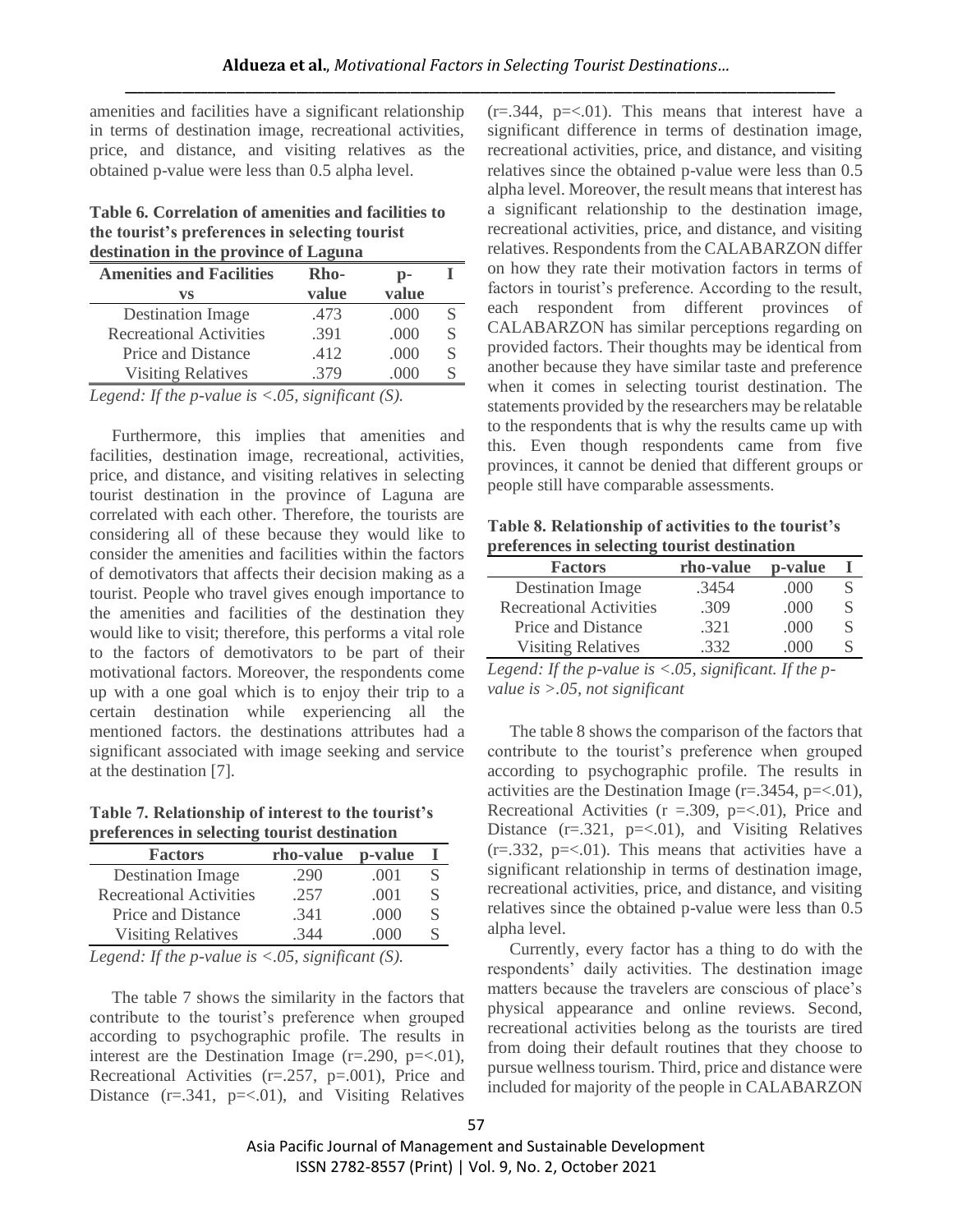are in a legal age which either study or work. Lastly, visiting relatives managed to be significant since the respondents are Filipinos that are family-oriented by nature and are prevented to conduct social gatherings due to COVID-19 Pandemic. Besides, refreshment is both need and want of a traveler, and it can be achieved through soaking on pro-health tourism, that, good to know, builds social connection between outdoor leisure and holiday tourism, which later simplifies the advertising of environment behaviors [8].

**Table 9. Relationship of lifestyle to the tourist's preferences in selecting tourist destination**

| <b>Factors</b>                 | rho-value | p-value     |   |
|--------------------------------|-----------|-------------|---|
| <b>Destination Image</b>       | .270      | .001        | S |
| <b>Recreational Activities</b> | .152      | .059        | S |
| Price and Distance             | .296      | (000)       | S |
| <b>Visiting Relatives</b>      | 416       | ( ) ( ) ( ) | S |

*Legend: If the p-value is <.05, significant (S).*

Table 9 shows the results in lifestyle are the Destination Image (r=.270, p=.001), Recreational Activities (r=.152, p=.059), Price and Distance (r=.296,  $p = 0.01$ , and Visiting Relatives ( $r = 0.416$ ,  $p = 0.01$ ). This means that activities have a significant relationship in

**Table 10. Proposed Strategic Marketing Plan**

terms of destination image, price, and distance, and visiting relatives since the obtained p-value were less than 0.5 alpha level.

All the four factors are significant in terms of travelers' lifestyle. Destination Image deserved to be on the list because the tourists want to feel beauty in all dimensions. Second, recreational activities have a thing to do with lifestyle for the respondents wants to feel relaxed by trying something new and the activities that they are not able to do daily. In addition, one of the reasons why recreational activities has a significant relationship with activities is recreation can actually be a way of escaping the daily stress that people encounter in their works. Third, there are many towns in Region IV-A that hold the status of municipality, which, in turn, make travel impossible for some, so, Price and Distance is relevant. Fourth and last, Visiting Relatives is also having a thing to do as the geography of CALABARZON is majorly landlock, providing easy access for the residents of the five provinces. Consequently, nothing can beat the recreation that is executed outdoor as outside environment has a distinct touch for the person which let them experience sociality, and relaxation [9].

|                  | PROVINCE OF LAGUNA                                                            |
|------------------|-------------------------------------------------------------------------------|
| <b>Marketing</b> | <b>Target Customers</b>                                                       |
|                  | Local and Foreign Tourist                                                     |
|                  | <b>Existing Tourists</b>                                                      |
|                  | Get their experiences                                                         |
|                  | Determine their level of satisfaction                                         |
|                  | <b>New Tourists</b>                                                           |
|                  | Determine their needs and wants                                               |
|                  | Assess their likes and dislikes                                               |
| Goals            | Key Performance Indicators (Semi-annually)                                    |
|                  | Analyze the needs and wants of tourist destination.                           |
|                  | Market the province of Laguna as Philippines' tourist destination             |
|                  | Improve the demotivators that pushes tourists to go to a certain destination. |
| <b>TOWS</b>      | <b>Threats</b>                                                                |
|                  | Provinces around Laguna                                                       |
|                  | Negative feedbacks of existing tourists                                       |
|                  | Previous issues of Laguna                                                     |
|                  | <b>Opportunities</b>                                                          |
|                  | Being a "Resort Capital of the Philippines"                                   |
|                  | Positive feedbacks of existing tourists                                       |
|                  | <b>Weaknesses</b>                                                             |
|                  | Infrastructures need to improve                                               |
|                  | Floods                                                                        |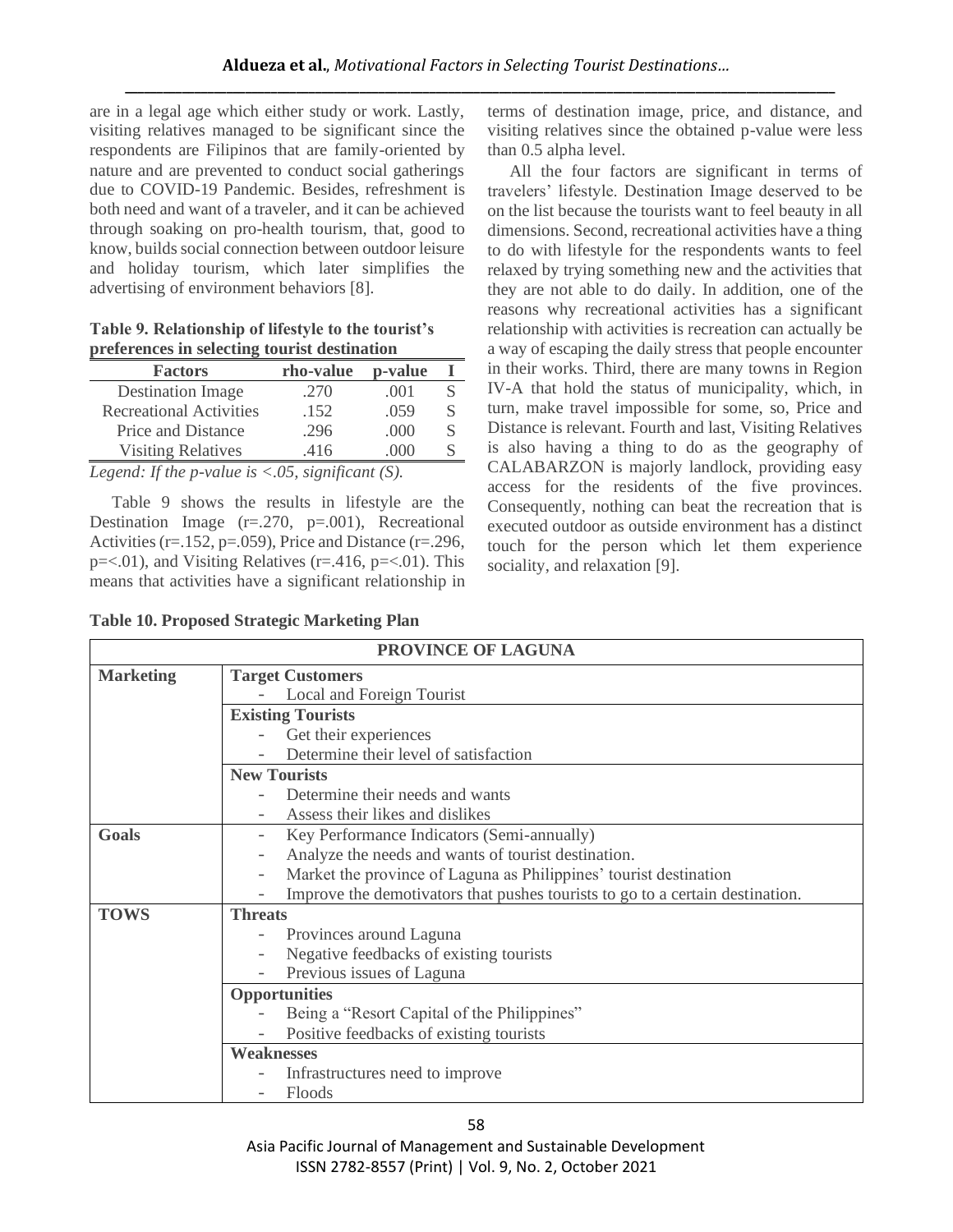## **Aldueza et al.**, *Motivational Factors in Selecting Tourist Destinations…*

|                       | Lack of promotions/marketing                                                                            |
|-----------------------|---------------------------------------------------------------------------------------------------------|
|                       | <b>Strengths</b>                                                                                        |
|                       | <b>Resorts</b>                                                                                          |
|                       | Delicacies                                                                                              |
|                       | <b>Beautiful</b> sceneries                                                                              |
|                       | Accessible farms                                                                                        |
|                       | Availability of all forms of communication                                                              |
| Development/          | <b>Developments</b>                                                                                     |
| <b>Marketing</b>      | Enhanced the roads to access the province easily by providing enough budget and                         |
| <b>Tools</b>          | public-tourism transport.                                                                               |
|                       | Develop the amenities and facilities of tourism establishments in Laguna by                             |
|                       | providing a concrete plan.                                                                              |
|                       | Improve the safety in Laguna by providing personnel and via monthly monitoring                          |
|                       | to tourism establishment.                                                                               |
|                       | <b>Marketing Tools</b>                                                                                  |
|                       | Social Media (through posting promotional videos)                                                       |
|                       | Create a website for the tourism of Laguna<br>$\overline{\phantom{0}}$                                  |
|                       | Online survey to know the reviews and feedbacks of tourist<br>-                                         |
| <b>Sustainability</b> | Create a website for tourism of Laguna and optimize it.<br>$\overline{\phantom{0}}$                     |
|                       | Get the reviews of tourists to further know the thing need to be improved.                              |
|                       | Use social media to promote Laguna through promotional videos.                                          |
|                       | Strong communication with all stakeholders (local government, Department of<br>$\overline{\phantom{0}}$ |
|                       | Tourism, and tourism establishments)                                                                    |
|                       | Strictly implementation of policy in terms of human waste when visiting the<br>$\overline{\phantom{0}}$ |
|                       | province/tourism establishment.                                                                         |

#### **CONCLUSION AND RECOMMENDATION**

(1) In terms of psychographic profile, the activities and lifestyle got the verbal interpretation of high; wherein most of the respondents could relate these two variables within themselves when selecting tourist destination. But some of those, has moderate relation to the interest, particularly the respondents that desire to go to places that they have certainly not visited before which got a lowest result. (2) Most of the respondents are agreed on the four factors of tourist's preferences that contributes on selecting tourist destination such as destination image, recreational activities, price, and distance, and visiting relatives. However, in all factors, visiting relatives only get a consistent result of agreed by some of those respondents; wherein the lowest result is visiting relatives becomes my essential point. (3) Most of the respondents agreed on the three factors in demotivators that affects the motivational factors of tourists in selecting tourist destination such as accessibility, safety, and amenities and facilities. However, in all factors, accessibility got the lowest result; wherein most of respondents agreed on both indicators - accessibility of a place affects respondent's destination selection when tourism-related public transportation is not present, and their preferences in the place especially to the protected areas did not meet. (4) There is a significant relationship between the factors that contributes to tourist's preferences such as destination image, recreational activities, price, and distance, and visiting relatives; and demotivators such as accessibility, safety, and amenities and facilities in selecting tourist destination in Laguna province. The respondents give importance on the factors that push and pull them in their travel choices. (5) There is a significant relationship between the factors that contributes to tourist's preferences such as destination image, recreational activities, price, and distance, and visiting relatives; and psychographic profile such as interest, activities, and lifestyle. (6) The strategic marketing plan was created from the results of the conducted data gathering that may help the tourist destinations analyze the motivational factors affecting the travelers is proposed.

(1) Laguna may review the interest of people; this could be the trends and different hobbies and activities they would like to try. Therefore, they can provide the needs and wants of these people. In this essence, people